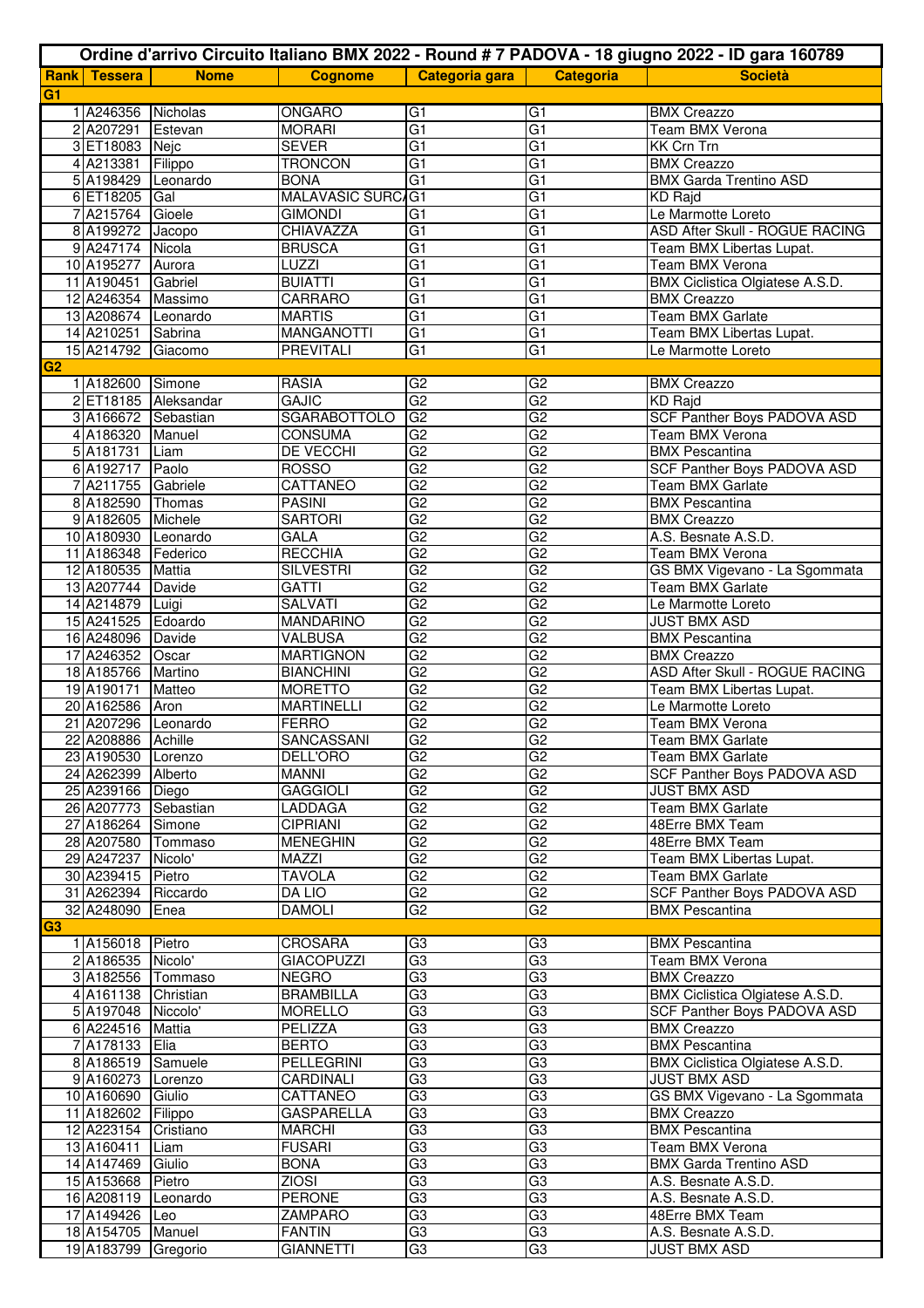|                | 20 A187134 Stefano  |                   | ADAMI                      | G <sub>3</sub>  | G <sub>3</sub>  | Team BMX Verona                        |
|----------------|---------------------|-------------------|----------------------------|-----------------|-----------------|----------------------------------------|
|                | 21 A185990          | Luigi             | <b>BIASON</b>              | G3              | G3              | 48Erre BMX Team                        |
|                | 22 A190531          | Logan             | <b>BRIOSCHI PISTOIA G3</b> |                 | $\overline{G3}$ | <b>Team BMX Garlate</b>                |
|                | 23 A211668          | Raoul             | D'ANGELO                   | G3              | G3              | <b>BMX Creazzo</b>                     |
|                | 24 A186321          | Manuel            | <b>PICCOLI</b>             | G3              | G3              | <b>Team BMX Verona</b>                 |
|                | 25 A153657          | Tommaso           | <b>MANDATELLI</b>          | G3              | G3              | A.S. Besnate A.S.D.                    |
|                | 26 A226454          | Filippo           | <b>TESTA</b>               | G3              | G3              | <b>SCF Panther Boys PADOVA ASD</b>     |
|                | 27 A211653          | Pietro            | <b>DAL LAGO</b>            | G3              | G3              | <b>BMX Creazzo</b>                     |
|                | 28 A166649 Enrico   |                   | <b>PERIN</b>               | G3              | G3              | <b>SCF Panther Boys PADOVA ASD</b>     |
|                | 29 A187030          | Mattia            | <b>SANTIN</b>              | G3              | G3              | <b>BMX Creazzo</b>                     |
|                | 30 A181973          | Pietro            | <b>BRIVIO</b>              | G3              | G3              | A.S. Besnate A.S.D.                    |
|                | 31 A160691          | Marco             | CATTANEO                   | G3              | G3              | GS BMX Vigevano - La Sgommata          |
|                | 32 A186347          | Leonardo          | <b>LUZZI</b>               | G3              | G3              | <b>Team BMX Verona</b>                 |
|                | 33 A198686          | Elia              | <b>PEDROLLI</b>            | G3              | G3              | <b>JUST BMX ASD</b>                    |
|                | 34 A242792          | Elia              | <b>MAZZUCATO</b>           | G3              | G3              | <b>SCF Panther Boys PADOVA ASD</b>     |
|                | 35 A262420          | Achille           | VOLTAN                     | G3              | G3              | <b>SCF Panther Boys PADOVA ASD</b>     |
|                | 36 A158389          | Carlo             | <b>PISELLO</b>             | G3              | G3              | <b>JUST BMX ASD</b>                    |
|                | 37 A210273          | Alessandro        | <b>ORTOLANI</b>            | G3              | G3              | <b>JUST BMX ASD</b>                    |
|                | 38 A187143          | Giada             | LAVARRA                    | G3              | $\overline{G3}$ | <b>BMX Creazzo</b>                     |
|                | 39 A263070          | lago              | <b>BIGI</b>                | G3              | $\overline{G3}$ | SCF Panther Boys PADOVA ASD            |
|                | 40 A190527          | Nicolo'           | <b>MANZONI</b>             | G3              | G3              | Team BMX Garlate                       |
|                | 41 A262649          | Giacomo           | <b>SARTORI</b>             | G3              | G3              | SCF Panther Boys PADOVA ASD            |
|                | 42 A263066          | Lorenzo           | <b>PAIARO</b>              | G3              | G3              | <b>SCF Panther Boys PADOVA ASD</b>     |
| G <sub>4</sub> |                     |                   |                            |                 |                 |                                        |
|                | 1 A224694           | Giorgio           | <b>BOSCHINI</b>            | G4              | G4              | SCF Panther Boys PADOVA ASD            |
|                | 2 A161695           | Nicolas           | <b>MANGANOTTI</b>          | G4              | G4              | Team BMX Libertas Lupat.               |
|                | 3 A130234           | Nicolo            | <b>GIGLIOTTI</b>           | G4              | G4              | <b>BMX Ciclistica Olgiatese A.S.D.</b> |
|                | 4 A160689           | Leonardo          | <b>NESI</b>                | G4              | G4              | Team BMX Verona                        |
|                | 5 A160848           | Lorenzo Francesco | PREZIO                     | G4              | G4              | <b>BMX Creazzo</b>                     |
|                | 6 A148882           | Niccolo'          | <b>ROSSETTO</b>            | G4              | G4              | <b>SCF Panther Boys PADOVA ASD</b>     |
|                | 7 ET18184           | Mai               | NANUT                      | G4              | $\overline{G4}$ | <b>KD Rajd</b>                         |
|                | 8 A130005           | Andrea            | <b>PUSHI</b>               | G4              | G4              | <b>ASD After Skull - ROGUE RACING</b>  |
|                | 9 A182611           | Giulio            | <b>TRONCON</b>             | G4              | G4              | <b>BMX Creazzo</b>                     |
|                | 10 A146525          | Federico          | <b>MONTESEL</b>            | G4              | G4              | 48Erre BMX Team                        |
|                | 11 A160751          | Mathias           | <b>BOGO</b>                | G4              | G4              | 48Erre BMX Team                        |
|                | 12 ET18187          | Klemen            | <b>DECMAN</b>              | G4              | G4              | <b>KD Rajd</b>                         |
|                | 13 A187306          | Leonardo          | <b>GALASSI</b>             | G4              | $\overline{G4}$ | <b>BMX Ciclistica Olgiatese A.S.D.</b> |
|                | 14 A210187          | Marco             | <b>CLERISSI</b>            | $\overline{G4}$ | G4              | <b>JUST BMX ASD</b>                    |
|                | 15 A160856          | Tommaso           | <b>GALASSI</b>             | G4              | G4              | <b>BMX Creazzo</b>                     |
|                | 16 A164452          | Sebastiano        | <b>CANZIANI</b>            | G4              | G4              | <b>Team BMX Garlate</b>                |
|                | 17 A136037 Riccardo |                   | <b>GIARETTA</b>            | G4              | G4              | Team BMX Libertas Lupat.               |
|                | 18 A160862 Nicolo'  |                   | LAVARRA                    | G4              | G4              | <b>BMX Creazzo</b>                     |
|                | 19 A151560 Alessio  |                   | <b>CIAGHI</b>              | G4              | $\overline{G4}$ | <b>BMX Garda Trentino ASD</b>          |
|                | 20 A187137          | Simone            | <b>MELCHIOTTI</b>          | $\overline{G4}$ | G4              | Team BMX Verona                        |
|                | 21 A187042 Leonardo |                   | <b>ZORDAN</b>              | G4              | G4              | <b>BMX Creazzo</b>                     |
|                | 22 A151562 Leonardo |                   | <b>DUSATTI</b>             | G4              | G4              | <b>BMX Garda Trentino ASD</b>          |
|                | 23 A187340 Marco    |                   | <b>MENEGHINI</b>           | G4              | G4              | A.S. Besnate A.S.D.                    |
|                | 24 A181425          | Pietro            | <b>BONIZZI</b>             | G4              | G4              | Caravaggio Offroad                     |
|                | 25 ET18084          | Jaka              | <b>SEVER</b>               | G4              | $\overline{G4}$ | <b>KK Crn Trn</b>                      |
|                | 26 A190525          | Alessandro Maria  | <b>BRINI</b>               | G4              | $\overline{G4}$ | Team BMX Garlate                       |
|                | 27 A182609          | Lorenzo           | <b>MENEGUZZO</b>           | G4              | G4              | <b>BMX Creazzo</b>                     |
|                | 28 A183477          | Giorgio           | RAVAZZANI                  | G4              | G4              | <b>BMX Ciclistica Olgiatese A.S.D.</b> |
|                | 29 A180828          | Cesare            | TAVERNINI                  | G4              | G4              | <b>BMX Garda Trentino ASD</b>          |
|                | 30 A241217          | Lorenzo           | <b>GUOLO</b>               | G4              | $\overline{G4}$ | SCF Panther Boys PADOVA ASD            |
|                | 31 A181901          | Kevin             | <b>GIULIVI</b>             | $\overline{G4}$ | G4              | Caravaggio Offroad                     |
|                | 32 A207292          | Pablo             | <b>MORARI</b>              | G4              | $\overline{G4}$ | Team BMX Verona                        |
|                | 33 A130661          | Sven              | ROIATTI                    | G4              | G4              | 48Erre BMX Team                        |
|                | 34 A185980          | Filippo           | <b>TURRI</b>               | G4              | G4              | Team BMX Verona                        |
|                | 35 A164448          | Francesco         | <b>CASLINI</b>             | G4              | $\overline{G4}$ | <b>Team BMX Garlate</b>                |
|                | 36 A185989          | Alessandro        | IUAN                       | G4              | $\overline{G4}$ | 48Erre BMX Team                        |
|                | 37 A185981          | Manuel            | <b>ZOCCA</b>               | G4              | G4              | Team BMX Verona                        |
|                | 38 A173168          | Ettore            | <b>BELLONI</b>             | G4              | G4              | Team BMX Verona                        |
|                | 39 A245881          | Tommaso           | <b>BIANCOVISO</b>          | G4              | G4              | <b>BMX Creazzo</b>                     |
|                | 40 A161216          | Andrea            | <b>ALLEGRUCCI</b>          | G4              | G4              | <b>JUST BMX ASD</b>                    |
|                | 41 A134089          | Ettore            | <b>SPINELLI</b>            | G4              | $\overline{G4}$ | Le Marmotte Loreto                     |
|                | 42 A227380          | Aleksandr         | PAVAN                      | G4              | $\overline{G4}$ | SCF Panther Boys PADOVA ASD            |
|                | 43 A247235          | Riccardo          | <b>MARCANTONI</b>          | G4              | G4              | Team BMX Libertas Lupat.               |
|                | 44 A262633          | Riccardo          | <b>COSTOLA</b>             | G4              | G4              | <b>SCF Panther Boys PADOVA ASD</b>     |
|                | 45 ET18179          | Neja              | <b>HERIC</b>               | G4              | G4              | <b>KD Rajd</b>                         |
|                | 46 A210399          | Christian         | <b>LIGORIO</b>             | G4              | G4              | <b>Team BMX Verona</b>                 |
|                | 47 A207654          | Andrea            | <b>MACERA</b>              | G4              | G4              | <b>BMX Ciclistica Olgiatese A.S.D.</b> |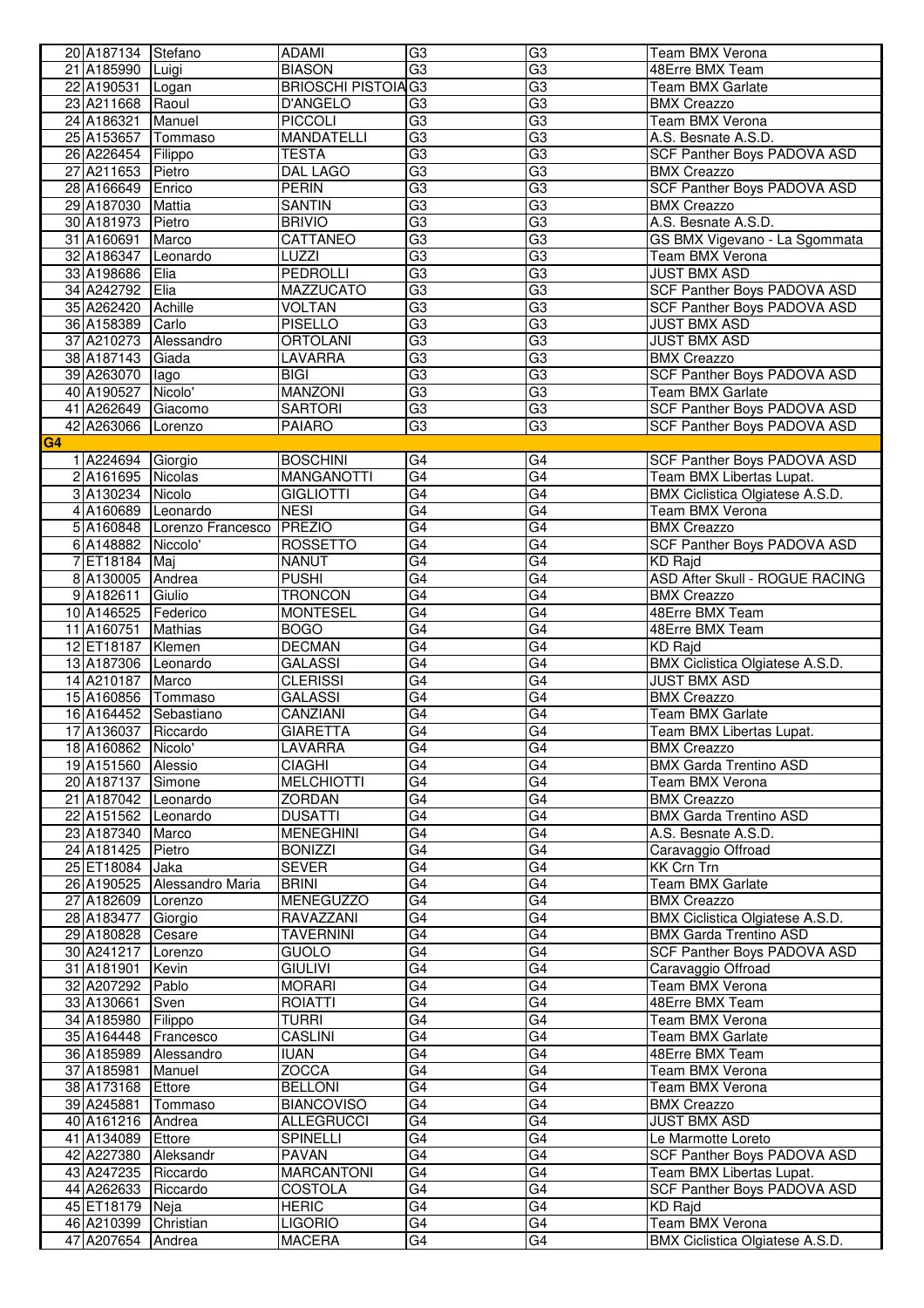| 48 A214868 Paolo       |            | <b>STOLFI</b>        | G4               | G4                                                     | Le Marmotte Loreto                                                      |
|------------------------|------------|----------------------|------------------|--------------------------------------------------------|-------------------------------------------------------------------------|
| 49 A200178 Filippo     |            | <b>AZZAN</b>         | $\overline{G4}$  | G4                                                     | 48Erre BMX Team                                                         |
| 50 A227377 Andrej      |            | <b>PAVAN</b>         | G4               | G4                                                     | SCF Panther Boys PADOVA ASD                                             |
| 51 A207584             | Mattia     | <b>ZANELLO</b>       | G4               | G4                                                     | 48Erre BMX Team                                                         |
| <b>CRUISER &lt; 39</b> |            |                      |                  |                                                        |                                                                         |
| 1 781255G Jacopo       |            | <b>TURATO</b>        | Cruiser Under 39 | Cruiser 17-24                                          | <b>SCF Panther Boys PADOVA ASD</b>                                      |
| 2684794U Francesco     |            | DERME                | Cruiser Under 39 | Cruiser 25-29                                          | SCF Panther Boys PADOVA ASD                                             |
| 3 701156D              | Alessio    | <b>RONCHETTI</b>     | Cruiser Under 39 | Cruiser 17-24                                          | BMX Ciclistica Olgiatese A.S.D.                                         |
| 4 901218C Niccolo'     |            | <b>MENIN</b>         |                  | Cruiser 25-29                                          | <b>SCF Panther Boys PADOVA ASD</b>                                      |
|                        |            |                      | Cruiser Under 39 |                                                        |                                                                         |
| 5881333K Davide        |            | <b>GALLI</b>         | Cruiser Under 39 | Cruiser 17-24                                          | <b>BMX Team Alto Adige Südtirol</b>                                     |
| 6 719676P Andrea       |            | <b>RONCHETTI</b>     | Cruiser Under 39 | Cruiser 17-24                                          | BMX Ciclistica Olgiatese A.S.D.                                         |
| 7 A098058              | Manuel     | <b>BARETTI</b>       | Cruiser Under 39 | Cruiser 30-39                                          | Le Marmotte Loreto                                                      |
| 8 A098640              | Mattia     | CASTELNUOVO          | Cruiser Under 39 | Cruiser Allievi                                        | <b>BMX Ciclistica Olgiatese A.S.D.</b>                                  |
| 9 A247252 Marco        |            | <b>GABALDO</b>       | Cruiser Under 39 | Cruiser 17-24                                          | Team BMX Libertas Lupat.                                                |
| 10 980458G Giovanni    |            | <b>BERTO</b>         | Cruiser Under 39 | Cruiser 30-39                                          | SCF Panther Boys PADOVA ASD                                             |
| 11 A132264 Alessandro  |            | CROCE                | Cruiser Under 39 | Cruiser 30-39                                          | BMX Ciclistica Olgiatese A.S.D.                                         |
| 12 A239416             | Alessandro | VALSECCHI            | Cruiser Under 39 | Cruiser Allievi                                        | Team BMX Garlate                                                        |
| 13 A177217             | Cecilia    | <b>ELERDINI</b>      | Cruiser Under 39 | Cruiser 17-24                                          | SCF Panther Boys PADOVA ASD                                             |
| 14 A174847 Giorgio     |            | VALSECCHI            | Cruiser Under 39 | Cruiser Esordienti                                     | Team BMX Garlate                                                        |
| 15 A153292             | Niki       | <b>BROGGIO</b>       | Cruiser Under 39 | Cruiser 17-24                                          | Team BMX Libertas Lupat.                                                |
| <b>CRUISER 40+</b>     |            |                      |                  |                                                        |                                                                         |
| 1A122013               | Marco      | <b>GAULE</b>         |                  | Cruiser 40 & Over   Cruiser 40 & Over   BMX Pescantina |                                                                         |
| 2355373J               | Piero      | <b>PIOVESAN</b>      |                  |                                                        | Cruiser 40 & Over Cruiser 40 & Over SCF Panther Boys PADOVA ASD         |
| 3 A000347              | Vittorio   | <b>SARTORI</b>       |                  | Cruiser 40 & Over Cruiser 40 & Over BMX Creazzo        |                                                                         |
| 4 796192R Matteo       |            | <b>CAPPELLARO</b>    |                  | Cruiser 40 & Over Cruiser 40 & Over Carisma Team       |                                                                         |
| 5 A226486 Matteo       |            | <b>MORELLO</b>       |                  |                                                        | Cruiser 40 & Over   Cruiser 40 & Over   SCF Panther Boys PADOVA ASD     |
|                        |            |                      |                  |                                                        |                                                                         |
| 6 A115991              | Oscar      | <b>TAMI</b>          |                  |                                                        | Cruiser 40 & Over Cruiser 40 & Over Team BMX Garlate                    |
| 7 A113321              | Flavio     | CASTELNUOVO          |                  |                                                        | Cruiser 40 & Over   Cruiser 40 & Over   BMX Ciclistica Olgiatese A.S.D. |
| 8A111482               | Cristian   | CARRARO              |                  | Cruiser 40 & Over Cruiser 40 & Over BMX Creazzo        |                                                                         |
| 9 A160112              | Giuseppe   | <b>SALETTI</b>       |                  |                                                        | Cruiser 40 & Over Cruiser 40 & Over BMX Action Cremona A.S.D.           |
| 10 A198863             | Giovanni   | <b>GIANNETTI</b>     |                  | Cruiser 40 & Over Cruiser 40 & Over JUST BMX ASD       |                                                                         |
| 11 A201307             | Leonardo   | <b>PISELLO</b>       |                  | Cruiser 40 & Over Cruiser 40 & Over JJUST BMX ASD      |                                                                         |
| 12 793832P             | Antonio    | <b>PAUCIULLO</b>     |                  |                                                        | Cruiser 40 & Over Cruiser 40 & Over Caravaggio Offroad                  |
| 13 A136942             | Gino       | CAODURO              |                  | Cruiser 40 & Over Cruiser 40 & Over BMX Creazzo        |                                                                         |
| 14 A062284             | Michele    | <b>GUARIGLIA</b>     |                  |                                                        | Cruiser 40 & Over   Cruiser 40 & Over   BMX Ciclistica Olgiatese A.S.D. |
| 15 A249710             | Davide     | <b>ARZUFFI</b>       |                  |                                                        | Cruiser 40 & Over Cruiser 40 & Over Le Marmotte Loreto                  |
| 16 A148888             | Giuseppe   | <b>DALLA VECCHIA</b> |                  |                                                        | Cruiser 40 & Over Cruiser 40 & Over SCF Panther Boys PADOVA ASD         |
| 17 A210183 Emanuele    |            | LIPPI BONCAMBI       |                  | Cruiser 40 & Over Cruiser 40 & Over JJUST BMX ASD      |                                                                         |
| 18 ET18186             | Tomaž      | <b>DERENCIN</b>      |                  | Cruiser 40 & Over Cruiser 40 & Over KD Rajd            |                                                                         |
| 19 A246026             | Matteo     | LADDAGA              |                  | Cruiser 40 & Over Cruiser 40 & Over                    | Team BMX Garlate                                                        |
| 20 A167300             | Alessandro | LENA                 |                  | Cruiser 40 & Over Cruiser 40 & Over 48Erre BMX Team    |                                                                         |
| 21 A201310 Enrico      |            | CARDINALI            |                  | Cruiser 40 & Over Cruiser 40 & Over JJUST BMX ASD      |                                                                         |
| 22 A136066 Luca        |            | <b>BROGGIO</b>       |                  |                                                        | Cruiser 40 & Over   Cruiser 40 & Over   Team BMX Libertas Lupat.        |
| 23 A240951             | Claudia    | CASI                 |                  |                                                        | Cruiser 40 & Over   Cruiser 40 & Over   ASD After Skull - ROGUE RACING  |
| 24 A211151             | Roberta    | <b>GOLIN</b>         |                  | Cruiser 40 & Over Cruiser 40 & Over BMX Creazzo        |                                                                         |
| G <sub>5</sub>         |            |                      |                  |                                                        |                                                                         |
|                        |            |                      |                  |                                                        |                                                                         |
| 1 A076239              | Liam       | <b>TOMIZIOLI</b>     | G <sub>5</sub>   | G5                                                     | <b>BMX Pescantina</b>                                                   |
| 2 A093127              | Tommaso    | <b>ARTICO</b>        | G5               | $\overline{G5}$                                        | <b>SCF Panther Boys PADOVA ASD</b>                                      |
| 3 A086877              | Tommaso    | <b>BRAVI</b>         | G5               | G <sub>5</sub>                                         | Team BMX Garlate                                                        |
| 4 A108525              | Enea       | <b>BROGGIO</b>       | $\overline{G5}$  | G5                                                     | Team BMX Libertas Lupat.                                                |
| 5 A132506              | Niccolo'   | <b>SCOLARI</b>       | G5               | G5                                                     | Team BMX Verona                                                         |
| 6 A108538              | Christian  | LUCENTE              | G5               | G5                                                     | <b>BMX Pescantina</b>                                                   |
| 7 ET18110              | Tine       | <b>GOSTENCNIK</b>    | G <sub>5</sub>   | G5                                                     | Slovenia - All Clubs                                                    |
| 8 A092131              | Edoardo    | DISARO'              | G5               | G5                                                     | SCF Panther Boys PADOVA ASD                                             |
| 9 A136426 Riccardo     |            | MARAGNA              | G5               | G5                                                     | <b>BMX Pescantina</b>                                                   |
| 10 A139904             | Matteo     | <b>RACCAGNI</b>      | G <sub>5</sub>   | G5                                                     | Team BMX Garlate                                                        |
| 11 ET17971             | Kirsten    | <b>POLLINI</b>       | G5               | G5                                                     | <b>BMX-Club Zetzwil</b>                                                 |
| 12 A108529             | Matteo     | <b>FANTATO</b>       | $\overline{G5}$  | G <sub>5</sub>                                         | Team BMX Libertas Lupat.                                                |
| 13 A082185             | Tommaso    | RITARDATI            | G <sub>5</sub>   | $\overline{G5}$                                        | <b>BMX Creazzo</b>                                                      |
| 14 A209060             | Chiara     | <b>MATTEI</b>        | $\overline{G5}$  | $\overline{G5}$                                        | <b>BMX Garda Trentino ASD</b>                                           |
| 15 A242664             | Riccardo   | <b>ANTONA</b>        | G5               | $\overline{G5}$                                        | GS BMX Vigevano - La Sgommata                                           |
| 16 A185982             | Pietro     | <b>MARCHI</b>        | G5               | G5                                                     | Team BMX Verona                                                         |
| 17 A154721             | Leonardo   | CANALE               | G5               | G5                                                     | ASD After Skull - ROGUE RACING                                          |
| 18 A156142             | Stefano    | <b>CONTERNO</b>      | G <sub>5</sub>   | $\overline{G5}$                                        | A.S. Besnate A.S.D.                                                     |
| 19 ET18085 Matija      |            | <b>KRECIC</b>        | G5               | $\overline{G5}$                                        | KK Crn Trn                                                              |
| 20 A247178             | Sofia      | <b>BRUSCA</b>        | G5               | $\overline{G5}$                                        | Team BMX Libertas Lupat.                                                |
| 21 A227802             |            | <b>MINGARDI</b>      | G5               | G5                                                     |                                                                         |
|                        | Simone     |                      |                  |                                                        | Caravaggio Offroad                                                      |
| 22 A076249             | Leonardo   | <b>MORETTO</b>       | G5               | G5                                                     | Team BMX Libertas Lupat.                                                |
| 23 A082841             | Lorenzo    | <b>MUCELLI</b>       | G5               | G5                                                     | BMX Ciclistica Olgiatese A.S.D.                                         |
| 24 A243739             | Lorenzo    | <b>MALAFRONTE</b>    | G5               | $\overline{G5}$                                        | Le Marmotte Loreto                                                      |
| 25 A261621             | Diego      | <b>DELLA SCHIAVA</b> | G5               | G5                                                     | <b>SCF Panther Boys PADOVA ASD</b>                                      |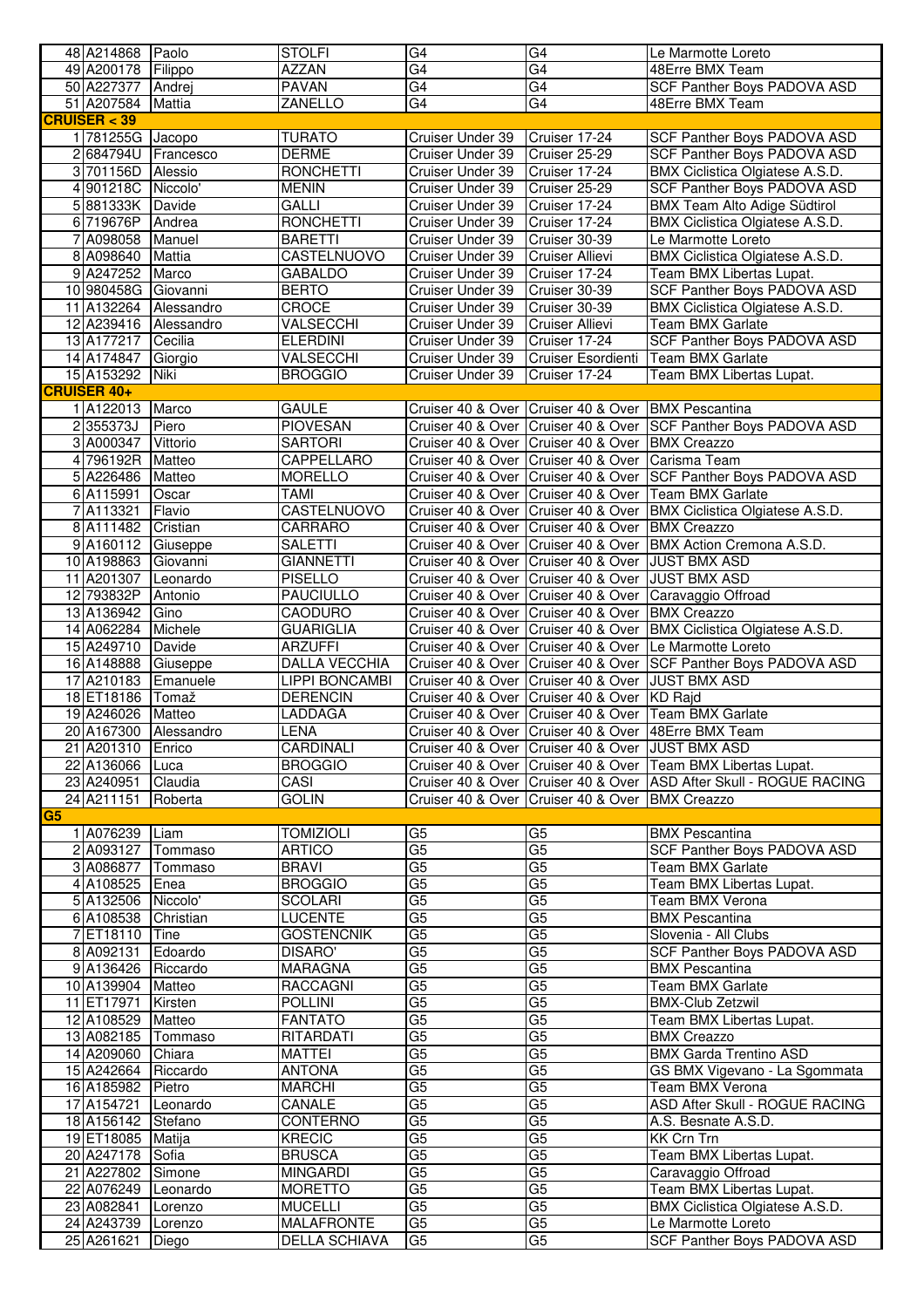|                | 26 A103130 David    |                           | <b>CUCCI</b>        | G <sub>5</sub>  | $\overline{G5}$          | BMX Team Alto Adige Südtirol           |
|----------------|---------------------|---------------------------|---------------------|-----------------|--------------------------|----------------------------------------|
|                |                     | 27 A206004 Alessandro     | TESTI               | G5              | G <sub>5</sub>           | A.S. Besnate A.S.D.                    |
|                | 28 A160898 Gabriele |                           | <b>PREVEATO</b>     | G <sub>5</sub>  | G <sub>5</sub>           | A.S. Besnate A.S.D.                    |
|                | 29 A137972 Nicolo'  |                           | CATTANEO            | G5              | G5                       | BMX Ciclistica Olgiatese A.S.D.        |
|                | 30 A210264 Simone   |                           | <b>PATUMI</b>       | G <sub>5</sub>  | G <sub>5</sub>           | <b>JUST BMX ASD</b>                    |
|                |                     | 31 A192396 Olivia Lucilla | <b>FORMICA</b>      | G <sub>5</sub>  | G <sub>5</sub>           | <b>JUST BMX ASD</b>                    |
|                | 32 A208846 Mirko    |                           | <b>BERTONI</b>      | G <sub>5</sub>  | G5                       | <b>BMX Garda Trentino ASD</b>          |
|                | 33 A207650          |                           | <b>SANGIORGIO</b>   | G <sub>5</sub>  | G <sub>5</sub>           |                                        |
|                |                     | Matteo                    |                     |                 |                          | BMX Ciclistica Olgiatese A.S.D.        |
|                | 34 A228459 Leonardo |                           | <b>BETTELLA</b>     | G <sub>5</sub>  | G5                       | SCF Panther Boys PADOVA ASD            |
|                | 35 A186346 Andrea   |                           | <b>VINCI</b>        | G <sub>5</sub>  | G5                       | <b>Team BMX Verona</b>                 |
|                | 36 A227138 Edoardo  |                           | <b>CAVIGLIANI</b>   | $\overline{G5}$ | $\overline{G5}$          | GS BMX Vigevano - La Sgommata          |
|                | 37 A261616          | Luca                      | <b>PIRON</b>        | G5              | G <sub>5</sub>           | <b>SCF Panther Boys PADOVA ASD</b>     |
| G <sub>6</sub> |                     |                           |                     |                 |                          |                                        |
|                | 1 A073248           | Matteo                    | <b>MARIANI</b>      | G6              | G <sub>6</sub>           | Maikun Factory Team ASD                |
|                | 2 ET18183 Jošt      |                           | LOŽAR               | $\overline{G6}$ | $\overline{\mathsf{G6}}$ | <b>KD Rajd</b>                         |
|                | 3 A107629 William   |                           | <b>GAULE</b>        | G6              | G6                       | <b>BMX Pescantina</b>                  |
|                | 4 A208816 Riccardo  |                           | <b>GOBBIN</b>       | G <sub>6</sub>  | G <sub>6</sub>           | SCF Panther Boys PADOVA ASD            |
|                | 5 A152482 Tommaso   |                           | <b>CORTOSE</b>      | G <sub>6</sub>  | G <sub>6</sub>           | BMX Ciclistica Olgiatese A.S.D.        |
|                | 6 A129756 Andrea    |                           | <b>GAFFEO</b>       | $\overline{G6}$ | G6                       | A.S. Besnate A.S.D.                    |
|                | 7 A082258 Vittorio  |                           | <b>SAMA</b>         | G <sub>6</sub>  | G <sub>6</sub>           | <b>Team BMX Verona</b>                 |
|                | 8 A103103 Andrea    |                           | <b>PELIZZARI</b>    | G6              | $\overline{G6}$          | <b>BMX Creazzo</b>                     |
|                | 9 A162320           | Riccardo                  | <b>BRIZZOLARI</b>   | G <sub>6</sub>  | G <sub>6</sub>           | <b>BMX Pescantina</b>                  |
|                | 10 A102862          | Rayan                     | <b>MAGOSSO</b>      | G <sub>6</sub>  | G6                       | Team BMX Verona                        |
|                | 11 A201096          | Nicola                    | <b>MARZARI</b>      | G <sub>6</sub>  | G <sub>6</sub>           | <b>BMX Pescantina</b>                  |
|                | 12 A182601          |                           | <b>GASPARELLA</b>   | G <sub>6</sub>  | G6                       | <b>BMX Creazzo</b>                     |
|                |                     | Tommaso                   | <b>ZANETTI</b>      | $\overline{G6}$ | $\overline{G6}$          |                                        |
|                | 13 A073207          | Andrea                    |                     |                 |                          | <b>BMX Creazzo</b>                     |
|                | 14 A065462 Leonardo |                           | <b>PIZZINI</b>      | G <sub>6</sub>  | G <sub>6</sub>           | <b>BMX Pescantina</b>                  |
|                | 15 ET18081          | Tine                      | <b>DOVŽAK</b>       | G <sub>6</sub>  | G <sub>6</sub>           | <b>KK Crn Trn</b>                      |
|                | 16 A108532          | Leonardo                  | <b>FRANCHINI</b>    | G <sub>6</sub>  | G <sub>6</sub>           | Team BMX Libertas Lupat.               |
|                | 17 A102964 Tommaso  |                           | <b>TURETTA</b>      | G <sub>6</sub>  | G6                       | <b>BMX</b> Creazzo                     |
|                | 18 A237613 Federico |                           | <b>QUARTERONI</b>   | G <sub>6</sub>  | G <sub>6</sub>           | Caravaggio Offroad                     |
|                | 19 A161884          | <b>Mattia</b>             | <b>MANTOVANI</b>    | G6              | $\overline{G6}$          | Team BMX Libertas Lupat.               |
|                | 20 A211872          | Riccardo                  | <b>CORNAGGIA</b>    | G <sub>6</sub>  | G <sub>6</sub>           | <b>Team BMX Garlate</b>                |
|                | 21 A211665          | Gabriele                  | <b>PELLIZZARO</b>   | G <sub>6</sub>  | G6                       | <b>BMX Creazzo</b>                     |
|                | 22 A226487          | Gianluca                  | <b>MORELLO</b>      | G <sub>6</sub>  | $\overline{G6}$          | SCF Panther Boys PADOVA ASD            |
|                | 23 A177722          | Mattia                    | <b>RIVA</b>         | G <sub>6</sub>  | G <sub>6</sub>           | SCF Panther Boys PADOVA ASD            |
|                | 24 A065376 Paolo    |                           | PELI                | G6              | G6                       | Team BMX Verona                        |
|                | 25 A160115 Leonardo |                           | <b>DE VITTOR</b>    | G <sub>6</sub>  | G <sub>6</sub>           | 48Erre BMX Team                        |
|                | 26 A261689 Leonardo |                           | <b>TIHOLAZ</b>      | G <sub>6</sub>  | G6                       | <b>SCF Panther Boys PADOVA ASD</b>     |
|                | 27 A130325          | Marcello                  | <b>DANELON</b>      | G <sub>6</sub>  | G <sub>6</sub>           | GS BMX Vigevano - La Sgommata          |
|                | 28 A248089          | Cristian                  | <b>BRUNO</b>        | G <sub>6</sub>  | G <sub>6</sub>           | <b>BMX Pescantina</b>                  |
|                | 29 A132505 Mario    |                           | <b>VALENTI</b>      | G <sub>6</sub>  | G6                       | Team BMX Verona                        |
|                | 30 A223058          | Alessandro                | <b>FEDRIGO</b>      | G <sub>6</sub>  | G6                       | <b>BMX Pescantina</b>                  |
|                | 31 A226489          | Mattia Alexander          | <b>NORDIN</b>       | G <sub>6</sub>  | G <sub>6</sub>           | SCF Panther Boys PADOVA ASD            |
|                | 32 A124066          |                           |                     | G <sub>6</sub>  |                          |                                        |
|                |                     | Valentino Denis           | <b>CUDINI</b>       |                 | G <sub>6</sub>           | 48Erre BMX Team                        |
|                | 33 A223060          | Giovanni Silvio           | <b>GREPPI</b>       | $\overline{G6}$ | G <sub>6</sub>           | <b>BMX Pescantina</b>                  |
|                | 34 A247210          | Federico                  | <b>BAMPA</b>        | G6              | G6                       | Team BMX Libertas Lupat.               |
|                | 35 ET17972          | Martino                   | <b>COLETTI</b>      | G <sub>6</sub>  | G6                       | Great Britain - All Clubs              |
|                | 36 A207583          | Stella                    | ZANELLO             | G6              | G6                       | 48Erre BMX Team                        |
|                | 37 A217188          | Joey                      | <b>MINISSALE</b>    | G <sub>6</sub>  | G6                       | Team BMX Verona                        |
|                | 38 A249027          | Pietro                    | <b>TORELLI</b>      | G6              | G <sub>6</sub>           | JUST BMX ASD                           |
|                | 39 A156959          | Martino                   | CASLINI             | G <sub>6</sub>  | G6                       | Team BMX Garlate                       |
|                | 40 A188858          | Giorgio                   | <b>ARZUFFI</b>      | G6              | G <sub>6</sub>           | Le Marmotte Loreto                     |
|                | <b>ESORDIENTI</b>   |                           |                     |                 |                          |                                        |
|                | 1A036979            | Mattia                    | <b>COLOMBO</b>      | Esordienti      | Esordienti               | A.S. Besnate A.S.D.                    |
|                | 2 A046792           | Elia                      | <b>ZOCCA</b>        | Esordienti      | Esordienti               | Team BMX Verona                        |
|                | 3 A002697           | Christian                 | <b>DELLE VEDOVE</b> | Esordienti      | Esordienti               | 48Erre BMX Team                        |
|                | 4 A013581           | Marco                     | <b>DEL TONGO</b>    | Esordienti      | Esordienti               | <b>BMX Creazzo</b>                     |
|                | 5 A080148           | Andrea                    | CAVALLIN            | Esordienti      | Esordienti               | <b>BMX Ciclistica Olgiatese A.S.D.</b> |
|                | 6 A068054           | Matteo                    | ZULLATO             | Esordienti      | Esordienti               | SCF Panther Boys PADOVA ASD            |
|                | 7 A132513           | Nicolo'                   | <b>PUGGIA</b>       | Esordienti      | Esordienti               | Team BMX Verona                        |
|                | 8 A010503           | Alex                      | CHIANDETTI          | Esordienti      | Esordienti               | 48Erre BMX Team                        |
|                | 9 A041776           | Matteo                    | <b>FERRARI</b>      | Esordienti      | Esordienti               | Team BMX Verona                        |
|                | 10 A070137          | Natan                     | SANDRINI            | Esordienti      | Esordienti               | ASD After Skull - ROGUE RACING         |
|                | 11 A092138          | Damiano                   | <b>MANNUCCI</b>     | Esordienti      | Esordienti               | <b>SCF Panther Boys PADOVA ASD</b>     |
|                | 12 A020508          |                           | <b>TROMBETTA</b>    | Esordienti      |                          | BMX Ciclistica Olgiatese A.S.D.        |
|                |                     | Manuel                    |                     |                 | Esordienti               |                                        |
|                | 13 A064889          | Mirco                     | CROCE               | Esordienti      | Esordienti               | BMX Ciclistica Olgiatese A.S.D.        |
|                | 14 999431L          | Federico                  | CORBANI             | Esordienti      | Esordienti               | A.S. Besnate A.S.D.                    |
|                | 15 A204268          | Rocco                     | D'AMBROSIO          | Esordienti      | Esordienti               | ASD After Skull - ROGUE RACING         |
|                | 16 A019249          | Nicolo'                   | <b>GUARIGLIA</b>    | Esordienti      | Esordienti               | BMX Ciclistica Olgiatese A.S.D.        |
|                | 17 A187253          | Elia Silvestro            | <b>DECEMBRINI</b>   | Esordienti      | Esordienti               | GS BMX Vigevano - La Sgommata          |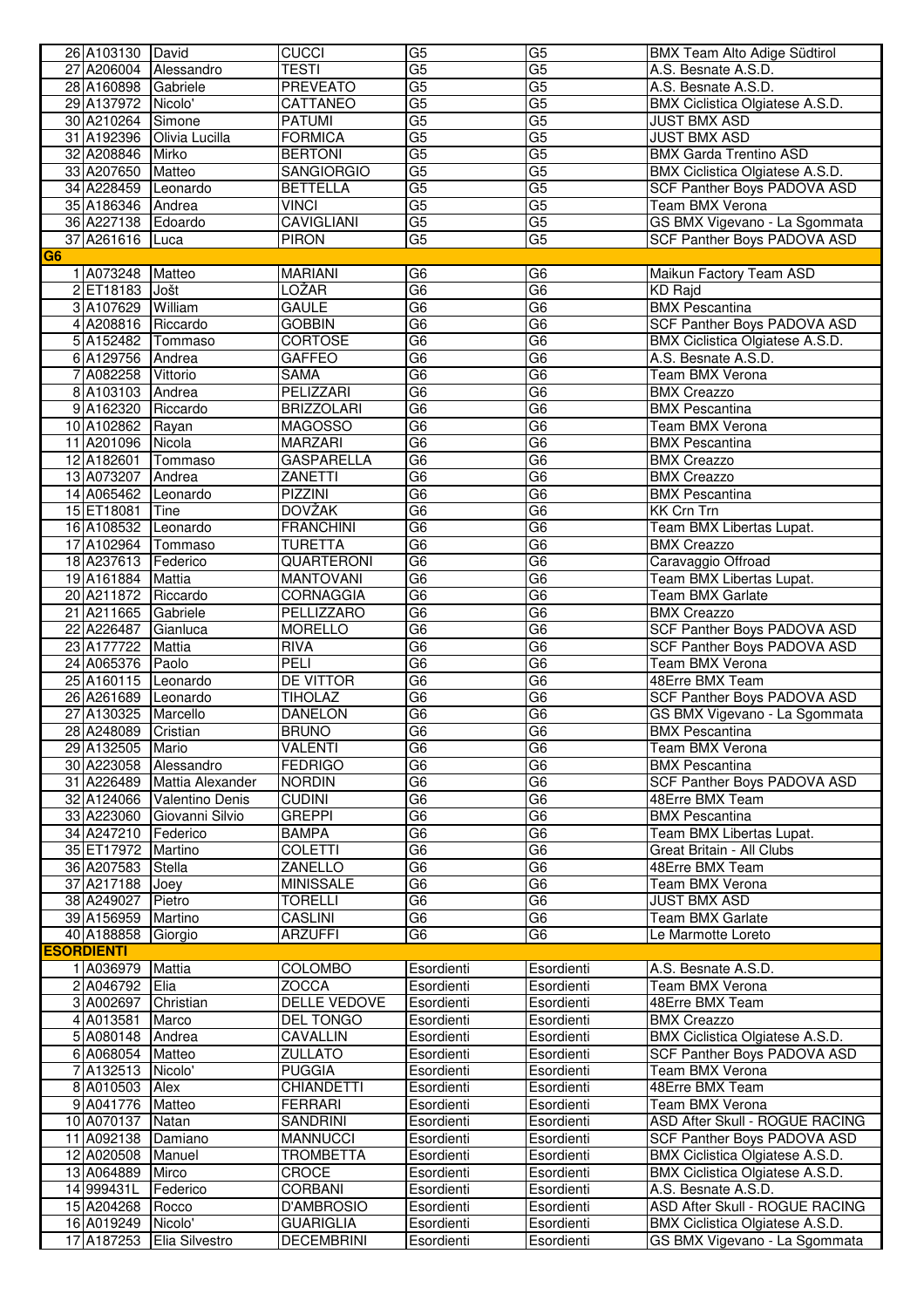|                | 18 ET17970 Nathan    |                          | <b>POLLINI</b>        | Esordienti     | Esordienti     | <b>BMX-Club Zetzwil</b>                |
|----------------|----------------------|--------------------------|-----------------------|----------------|----------------|----------------------------------------|
|                | 19 A180539           | Dario                    | DE PAOLI              | Esordienti     | Esordienti     | GS BMX Vigevano - La Sgommata          |
|                | 20 A072910 Daniil    |                          | <b>GAZZIOLA</b>       | Esordienti     | Esordienti     | 48Erre BMX Team                        |
|                | 21 A146156 Valentino |                          | <b>MONTESEL</b>       | Esordienti     | Esordienti     | 48Erre BMX Team                        |
|                | 22 A094701           | Simone                   | <b>MASTRIFORTI</b>    | Esordienti     | Esordienti     | JUST BMX ASD                           |
|                | 23 A165073           | Mattia                   | CAMPEDELLI            | Esordienti     | Esordienti     | <b>BMX Pescantina</b>                  |
|                | 24 A056669           | Lorenzo                  | <b>MATTEI</b>         | Esordienti     | Esordienti     | <b>BMX Garda Trentino ASD</b>          |
|                | 25 A046853           | Vittorio                 | <b>MORBIN</b>         | Esordienti     | Esordienti     | <b>BMX</b> Creazzo                     |
|                |                      |                          |                       |                |                |                                        |
|                | 26 A114495           | Alex                     | GILARDI               | Esordienti     | Esordienti     | Team BMX Garlate                       |
|                | 27 A095543           | Malco                    | <b>DALLA VECCHIA</b>  | Esordienti     | Esordienti     | <b>SCF Panther Boys PADOVA ASD</b>     |
|                | 28 A093126           | Nicola                   | <b>FORZAN</b>         | Esordienti     | Esordienti     | SCF Panther Boys PADOVA ASD            |
|                | 29 A073599           | Leonardo                 | CAODURO               | Esordienti     | Esordienti     | <b>BMX Creazzo</b>                     |
|                | 30 A207652           | Ercole                   | <b>COMPAGNONI</b>     | Esordienti     | Esordienti     | <b>BMX Ciclistica Olgiatese A.S.D.</b> |
|                | 31 ET18082           | Lenart                   | <b>SEVER</b>          | Esordienti     | Esordienti     | <b>KK Crn Trn</b>                      |
|                | 32 A046830           | Michele                  | <b>FABRIS</b>         | Esordienti     | Esordienti     | <b>BMX Creazzo</b>                     |
|                | 33 A262662           | Francesco                | LUNARDI               | Esordienti     | Esordienti     | SCF Panther Boys PADOVA ASD            |
|                | 34 A073371           | Alberto                  | RITARDATI             | Esordienti     | Esordienti     | <b>BMX Creazzo</b>                     |
|                | 35 ET18080           | <b>Nik</b>               | <b>PREK</b>           | Esordienti     | Esordienti     | KK Crn Trn                             |
|                | 36 A165077           | William                  | <b>TORTORA</b>        | Esordienti     | Esordienti     | <b>BMX Pescantina</b>                  |
|                | 37 A187251           | Davide                   | <b>BASCIANO</b>       | Esordienti     | Esordienti     | GS BMX Vigevano - La Sgommata          |
|                |                      |                          |                       |                |                |                                        |
|                | 38 A160486           | Andrea                   | <b>MARCHESINI</b>     | Esordienti     | Esordienti     | Team BMX Verona                        |
|                | 39 A181061           | Loris                    | <b>BARBENO</b>        | Esordienti     | Esordienti     | Caravaggio Offroad                     |
|                | 40 A175294           | Emanuele                 | SALVALAJO             | Esordienti     | Esordienti     | A.S. Besnate A.S.D.                    |
|                | 41 A181426           | Giovanni                 | <b>BONIZZI</b>        | Esordienti     | Esordienti     | Caravaggio Offroad                     |
|                | 42 A187025           | Andrea                   | <b>SCHIESARO</b>      | Esordienti     | Esordienti     | <b>BMX Creazzo</b>                     |
|                | 43 A226453           | Kristian                 | PITTARELLO            | Esordienti     | Esordienti     | SCF Panther Boys PADOVA ASD            |
|                | 44 A192417           | Mattia                   | LIONELLO              | Esordienti     | Esordienti     | SCF Panther Boys PADOVA ASD            |
|                | 45 A262635           | Andrea                   | <b>SCHIAVON</b>       | Esordienti     | Esordienti     | <b>SCF Panther Boys PADOVA ASD</b>     |
|                | 46 A041521           | Davide                   | <b>RECCHIA</b>        | Esordienti     | Esordienti     | Team BMX Libertas Lupat.               |
|                | 47 A247201           | Leonardo                 | CALOI                 | Esordienti     | Esordienti     | Team BMX Libertas Lupat.               |
|                | 48 A207655           | Davide                   | <b>MACERA</b>         | Esordienti     | Esordienti     | BMX Ciclistica Olgiatese A.S.D.        |
|                | 49 A130662           | Chris                    | <b>ROIATTI</b>        | Esordienti     | Esordienti     | 48Erre BMX Team                        |
|                | 50 A184057           | Francesco                | MAGGI                 | Esordienti     | Esordienti     | Le Marmotte Loreto                     |
|                | 51 A213520           |                          | DI LIBERTO            |                |                | <b>BMX</b> Creazzo                     |
|                |                      | Pietro Antonio           |                       | Esordienti     | Esordienti     |                                        |
|                | 52 A206442           | Ettore                   | PIGLIAUTILE           | Esordienti     | Esordienti     | <b>JUST BMX ASD</b>                    |
|                | 53 A198682           | Alessandro               | <b>LIPPI BONCAMBI</b> | Esordienti     | Esordienti     | <b>JUST BMX ASD</b>                    |
|                | 54 A226448           | Manuel                   | <b>ROSSI</b>          | Esordienti     | Esordienti     | SCF Panther Boys PADOVA ASD            |
|                | 55 A262678           | Luca                     | MOZZATO               | Esordienti     | Esordienti     | SCF Panther Boys PADOVA ASD            |
|                | 56 A108508           | Emanuele                 | <b>FIORINI</b>        | Esordienti     | Esordienti     | Team BMX Libertas Lupat.               |
|                | 57 A174847           | Giorgio                  | VALSECCHI             | Esordienti     | Esordienti     | Team BMX Garlate                       |
|                |                      | 58 A262644 Anthony Crist | SAMARXHIU             | Esordienti     | Esordienti     | SCF Panther Boys PADOVA ASD            |
|                | 59 A262656 Michele   |                          | <b>CREUSO</b>         | Esordienti     | Esordienti     | SCF Panther Boys PADOVA ASD            |
|                | 60 A263065           | Antonio Alfredo          | <b>FRUNZI</b>         | Esordienti     | Esordienti     | SCF Panther Boys PADOVA ASD            |
| <b>ALLIEVI</b> |                      |                          |                       |                |                |                                        |
|                | 1 A010260            | Filippo                  | <b>FABRIS</b>         | Allievi        | Allievi        | <b>BMX Creazzo</b>                     |
|                | 2 A072347            | Sebastian                | <b>BRIOSI</b>         | Allievi        | Allievi        | <b>BMX Garda Trentino ASD</b>          |
|                | 3 ET18079 Tim        |                          | <b>ROVTAR</b>         | Allievi        | <b>Allievi</b> | <b>KK Crn Trn</b>                      |
|                | 4 A000884            |                          | <b>SEMPERBONI</b>     | Allievi        | Allievi        | Team BMX Libertas Lupat.               |
|                |                      | Giulio                   |                       |                |                |                                        |
|                | 5 A008012            | Federico                 | PASA                  | Allievi        | Allievi        | Maikun Factory Team ASD                |
|                | 6 A007895            | Alessandro               | <b>BIELLI</b>         | Allievi        | Allievi        | BMX Ciclistica Olgiatese A.S.D.        |
|                | 7 999158A            | Lorenzo                  | <b>FENDONI</b>        | Allievi        | Allievi        | BMX Ciclistica Olgiatese A.S.D.        |
|                | 8970740T             | Elia                     | <b>PELIZZA</b>        | <b>Allievi</b> | Allievi        | <b>BMX Creazzo</b>                     |
|                | 9 A062268            | Matteo                   | <b>BRAVI</b>          | Allievi        | Allievi        | <b>Team BMX Garlate</b>                |
|                | 10 A009887           | Mattia                   | <b>GRIGOLETTO</b>     | Allievi        | Allievi        | <b>SCF Panther Boys PADOVA ASD</b>     |
|                | 11 A065531           | Daniele                  | CAVALLIN              | Allievi        | Allievi        | BMX Ciclistica Olgiatese A.S.D.        |
|                | 12 A010678           | Riccardo                 | <b>BARBIERI</b>       | Allievi        | Allievi        | SCF Panther Boys PADOVA ASD            |
|                | 13 835234R           | Marco                    | CANOVA                | Allievi        | Allievi        | <b>BMX Creazzo</b>                     |
|                | 14 A092134           | Tommaso                  | <b>MARINI</b>         | Allievi        | Allievi        | <b>SCF Panther Boys PADOVA ASD</b>     |
|                | 15 A015895           | Leonardo                 | <b>FIORINI</b>        | Allievi        | Allievi        | <b>BMX Pescantina</b>                  |
|                | 16 A177222           | Alessandro               | POZZA                 | Allievi        | Allievi        | <b>SCF Panther Boys PADOVA ASD</b>     |
|                | 17 A006702           | Filippo                  | <b>SERGIACOMI</b>     | Allievi        | <b>Allievi</b> | <b>BMX Garda Trentino ASD</b>          |
|                | 18 A073361           | Luigi                    | <b>VICENTINI</b>      | Allievi        | Allievi        | Team BMX Verona                        |
|                | 19 A107630           |                          | <b>RIGHETTI</b>       | <b>Allievi</b> |                |                                        |
|                |                      | Francesco                |                       |                | Allievi        | <b>BMX Pescantina</b>                  |
|                | 20 807455U           | Luca                     | <b>AGAZZI</b>         | Allievi        | Allievi        | Team BMX Libertas Lupat.               |
|                | 21 A033263           | Alex                     | DERIU                 | Allievi        | Allievi        | BMX Team Alto Adige Südtirol           |
|                | 22 A073251           | Ettore                   | CERANTOLA             | Allievi        | Allievi        | <b>BMX Creazzo</b>                     |
|                | 23 A079902           | Stefano                  | ARRIGONI              | Allievi        | Allievi        | GS BMX Vigevano - La Sgommata          |
|                | 24 A160891           | Pietro                   | <b>BONFANTI</b>       | Allievi        | Allievi        | A.S. Besnate A.S.D.                    |
|                | 25 A158577           | Ivan                     | <b>CHIAPPO</b>        | Allievi        | Allievi        | 48Erre BMX Team                        |
|                | 26 A160693           | Valerio                  | CRAVA                 | Allievi        | Allievi        | GS BMX Vigevano - La Sgommata          |
|                | 27 A099174           | Christian                | <b>BRUSADELLI</b>     | Allievi        | Allievi        | BMX Ciclistica Olgiatese A.S.D.        |
|                |                      |                          |                       |                |                |                                        |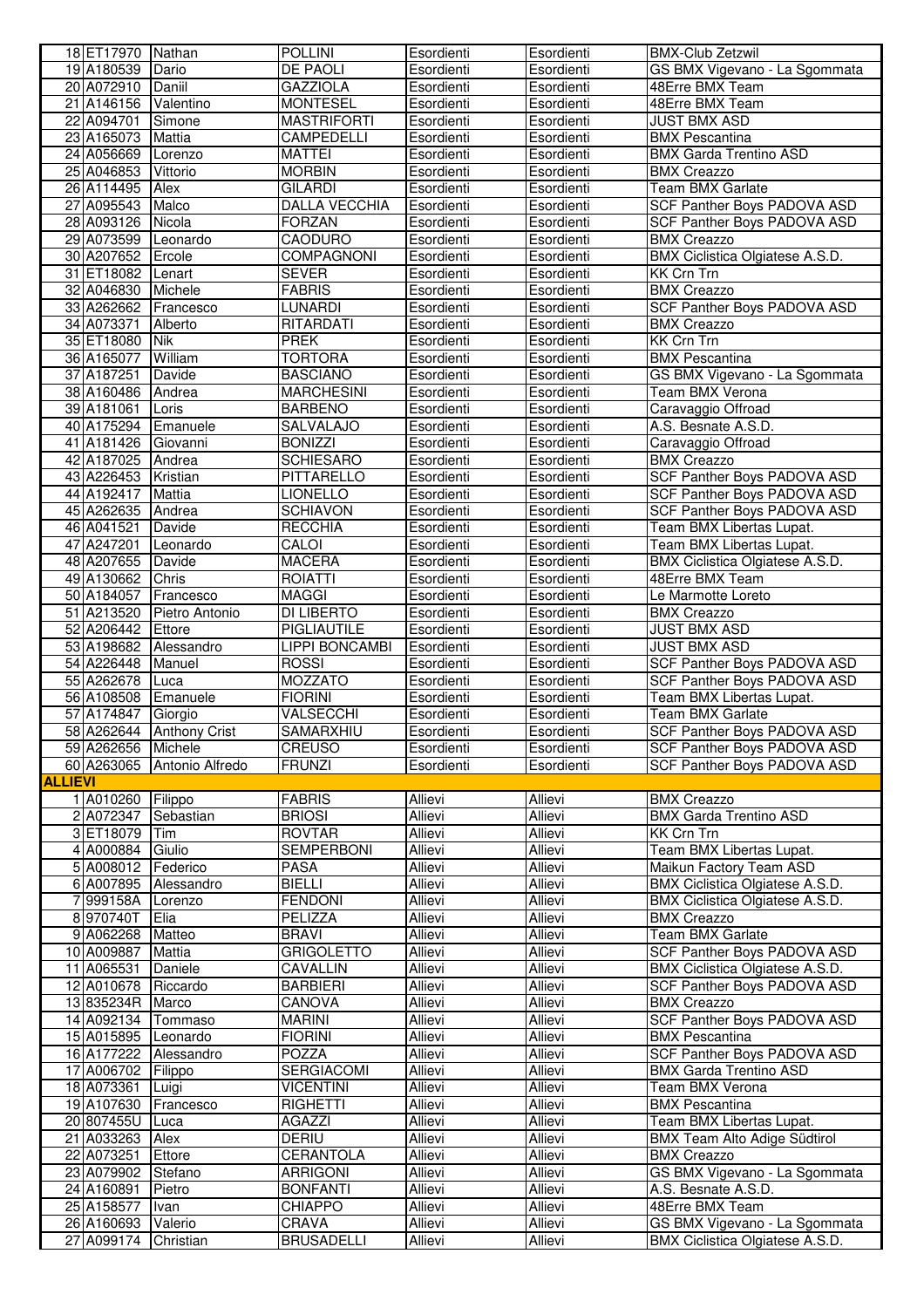|               | 28 A095631           | Simone                     | <b>ALTIERI</b>              | Allievi                      | Allievi           | BMX Team Alto Adige Südtirol                                  |
|---------------|----------------------|----------------------------|-----------------------------|------------------------------|-------------------|---------------------------------------------------------------|
|               | 29 810456T           | Thomas                     | LIGABO'                     | <b>Allievi</b>               | Allievi           | Team BMX Libertas Lupat.                                      |
|               | 30 A041595           | Lorenzo                    | <b>FRATTON</b>              | <b>Allievi</b>               | <b>Allievi</b>    | <b>Team BMX Verona</b>                                        |
|               | 31 A041520 Zeno      |                            | <b>TEDIOLI</b>              | Allievi                      | Allievi           | <b>Team BMX Verona</b>                                        |
|               | 32 A025557           | Federico                   | <b>BOCIAN</b>               | Allievi                      | Allievi           | <b>BMX Garda Trentino ASD</b>                                 |
|               | 33 A080147           | Thomas                     | CATTANEO                    | <b>Allievi</b>               | <b>Allievi</b>    | BMX Ciclistica Olgiatese A.S.D.                               |
|               | 34 A186182           | Francesco                  | DEL PAPA                    | Allievi                      | Allievi           | <b>BMX</b> Creazzo                                            |
|               | 35 A099749           | Mattia                     | SANVIDO                     | <b>Allievi</b>               | Allievi           | <b>BMX Creazzo</b>                                            |
|               | 36 794205C           | Jacopo                     | <b>MIDALI</b>               | Allievi                      | Allievi           | Caravaggio Offroad                                            |
|               | 37 A070598           | Davide                     | <b>BURNELLI</b>             | Allievi                      | Allievi           | <b>JUST BMX ASD</b>                                           |
|               | 38 A138262           | Leonardo                   | <b>SCARPA</b>               | Allievi                      | Allievi           | Team BMX Garlate                                              |
|               | 39 ET18181           | Filip                      | <b>DERENCIN</b>             | Allievi                      | Allievi           | KD Rajd                                                       |
|               | 40 A073583           | Riccardo                   | <b>BULGHERONI</b>           | Allievi                      | Allievi           | <b>BMX Ciclistica Olgiatese A.S.D.</b>                        |
|               | 41 A079061           | Andrea                     | <b>COLLINI</b>              | Allievi                      | Allievi           | Le Marmotte Loreto                                            |
|               | 42 A162705 Gabriele  |                            | RANTE                       | Allievi                      | Allievi           | BMX Ciclistica Olgiatese A.S.D.                               |
|               | 43 A124058           | Emiliano                   | TASSILE                     | Allievi                      | Allievi           | 48Erre BMX Team                                               |
|               | 44 A243612           | Levi                       | <b>RIGO</b>                 | <b>Allievi</b>               | <b>Allievi</b>    | Team BMX Verona                                               |
|               | 45 A046844           | Alessandro                 | <b>CESCATO</b>              | Allievi                      | Allievi           | <b>BMX</b> Creazzo                                            |
|               | 46 A037424 Matteo    |                            | <b>DIPRIMA</b>              | Allievi                      | Allievi           | <b>BMX Team Alto Adige Südtirol</b>                           |
|               | 47 A154395 Alessio   |                            | <b>GATTI</b>                | <b>Allievi</b>               | Allievi           | GS BMX Vigevano - La Sgommata                                 |
|               | 48 A262684           | Enrico Angelo              | <b>PERIN VIANELLO</b>       | Allievi                      | Allievi           | SCF Panther Boys PADOVA ASD                                   |
|               | 49 A195820           | Mattia                     | <b>BOUGUERGAA</b>           | Allievi                      | Allievi           | SCF Panther Boys PADOVA ASD                                   |
|               | 50 A262655           | Mirco                      | COLLEDANI                   | Allievi                      | Allievi           | SCF Panther Boys PADOVA ASD                                   |
|               | 51 A017518 Manuel    |                            | <b>BIANCHI</b>              | Allievi                      | <b>Allievi</b>    | <b>BMX Pescantina</b>                                         |
|               | <b>DONNE ALLIEVE</b> |                            |                             |                              |                   |                                                               |
|               | 1998157Y             | Alice                      | <b>BRAGHI</b>               | Donne Allieve                | Donne Allieve     | <b>BMX Pescantina</b>                                         |
|               | 2 A187329            | Carola                     | <b>MUCELLI</b>              | Donne Allieve                | Donne Allieve     | BMX Ciclistica Olgiatese A.S.D.                               |
|               | 3 A102296            | Anna                       | <b>GRIGOLETTO</b>           | Donne Allieve                | Donne Allieve     | SCF Panther Boys PADOVA ASD                                   |
|               | 4 A079052            | Sabrina                    | <b>COLLINI</b>              | Donne Allieve                | Donne Allieve     | Le Marmotte Loreto                                            |
|               | 5 A132782 Giulia     |                            | <b>DANELON</b>              | Donne Allieve                | Donne Allieve     | GS BMX Vigevano - La Sgommata                                 |
|               | 6 A202939            | Chiara                     | <b>PARMA</b>                | Donne Allieve                | Donne Allieve     | <b>ASD After Skull - ROGUE RACING</b>                         |
|               | <b>MASTER 17+</b>    |                            |                             |                              |                   |                                                               |
|               | 1 A248862            | Manuel                     | DE VECCHI                   | Master 17+                   | Master 30 & Over  | <b>BMX Pescantina</b>                                         |
|               | 2995269D             | Axel                       | <b>MARTINELLO</b>           | Master 17+                   | Master 17-24      | <b>BMX Creazzo</b>                                            |
|               | 3997890K             | Leonardo                   | CASSANTA                    | Master 17+                   | Master 17-24      | <b>BMX</b> Pescantina                                         |
|               | 4 858376N Nicholas   |                            | ОКОН                        | Master 17+                   | Master 25-29      | <b>BMX Team Alto Adige Südtirol</b>                           |
|               |                      |                            |                             |                              |                   |                                                               |
|               | 5574121J             | Mattia                     | <b>FALAVIGNA</b>            | Master 17+                   | Master 30 & Over  | <b>BMX Pescantina</b>                                         |
|               | 6 625774B            | Mattia                     | <b>BONINI</b>               | Master 17+                   | Master 25-29      | <b>BMX Pescantina</b>                                         |
|               | 7864528V             | Marco                      | <b>BUTTURINI</b>            | Master 17+                   | Master 17-24      | <b>BMX Pescantina</b>                                         |
|               | 8 781255G Jacopo     |                            | <b>TURATO</b>               | Master 17+                   | Master 17-24      | <b>SCF Panther Boys PADOVA ASD</b>                            |
|               |                      | 9 A015651 Elia Francesco   | NALDI                       | Master 17+                   | Master 17-24      | A.S. Besnate A.S.D.                                           |
|               | 10 A232107 Edoardo   |                            | <b>COLASIO</b>              | Master 17+                   | Master 25-29      | SCF Panther Boys PADOVA ASD                                   |
|               | 11 935941J           | Simone                     | <b>CARENINI</b>             | Master 17+                   | Master 17-24      | <b>Team BMX Garlate</b>                                       |
|               | 12 790030B           | Edoardo                    | <b>MURARI</b>               | Master 17+                   | Master 17-24      | <b>BMX Pescantina</b>                                         |
|               | 13 701156D           | Alessio                    | <b>RONCHETTI</b>            | Master 17+                   | Master 17-24      | BMX Ciclistica Olgiatese A.S.D.                               |
|               | 14 716400D           | <b>Erich Klaus</b>         | LIGABÒ                      | Master 17+                   | Master 17-24      | Team BMX Libertas Lupat.                                      |
|               | 15 929827J           | Alessandro                 | <b>LIUT</b>                 | Master 17+                   | Master 17-24      | 48Erre BMX Team                                               |
|               | 16881333K            | Davide                     | GALLI                       | Master 17+                   | Master 17-24      | <b>BMX Team Alto Adige Südtirol</b>                           |
|               | 17 ET18180 Nejc      |                            | <b>HERIC</b>                | Master 17+                   | Master 17-24      | KD Rajd                                                       |
|               | 18 684794U           | Francesco                  | <b>DERME</b>                | Master 17+                   | Master 25-29      | SCF Panther Boys PADOVA ASD                                   |
|               | 19 901216S           | lacopo                     | <b>MENIN</b>                | Master 17+                   | Master 25-29      | SCF Panther Boys PADOVA ASD                                   |
|               | 20 A073360           | Nicola Antonio             | <b>FRANCHINI</b>            | Master 17+                   | Master 17-24      | Team BMX Verona                                               |
|               | 21 A136533           | Filippo                    | ZAMAGNA                     | Master 17+                   | Master 17-24      | ASD After Skull - ROGUE RACING                                |
|               | 22 A152645           | Giovanni                   | CASLINI                     | Master 17+                   | Master 17-24      | Team BMX Garlate                                              |
|               | 23 A210675           | Leonardo                   | <b>FILIPPI</b>              | Master 17+                   | Master 17-24      | Team BMX Libertas Lupat.                                      |
|               | 24 A047933           | Giona                      | <b>COMPRI</b>               | Master 17+                   | Master 17-24      | Team BMX Libertas Lupat.                                      |
| <b>JUNIOR</b> |                      |                            |                             |                              |                   |                                                               |
|               | 1973357E             | Mattia                     | <b>BENEDETTI</b>            | Junior-Elite                 | Junior            | <b>BMX Pescantina</b>                                         |
|               | 2 A010611            | Tommaso                    | CARRARO                     | Junior-Elite                 | Junior            | BMX Ciclistica Olgiatese A.S.D.                               |
|               | 3 701204N            | Albert                     | <b>GROPPO</b>               | Junior-Elite                 | Junior            | <b>BMX Creazzo</b>                                            |
|               | 4 793326T            | Isaia                      | <b>DIBATTISTA</b>           | Junior-Elite                 | Junior            | GS BMX Vigevano - La Sgommata                                 |
|               | 5 A034046            | Sergio                     | <b>BONFIGLI</b>             | Junior-Elite                 | Junior            | Team BMX Verona                                               |
|               | 6 975787Y            | Lorenzo                    | DEL PAPA                    | Junior-Elite                 | Junior            | <b>BMX Creazzo</b>                                            |
|               | 7 727892R            | Giacomo Gian Carlo MEZZARI |                             | Junior-Elite                 | Junior            | Team BMX Verona                                               |
|               | 8 A098814            | Marika                     | <b>GAIAZZI</b>              | Junior-Elite                 | Donne Junior      | A.S. Besnate A.S.D.                                           |
| <b>ELITE</b>  |                      |                            |                             |                              |                   |                                                               |
|               | 1 557398F            | Giacomo                    | <b>FANTONI</b>              | Junior-Elite                 | Elite             | Team BMX Verona                                               |
|               | 2821712J             | Martti                     | <b>SCIORTINO</b>            | Junior-Elite                 | Elite             | <b>BMX Ciclistica Olgiatese A.S.D.</b>                        |
|               | 3839899Z             | Nicolo'                    | <b>BONINI</b>               | Junior-Elite                 | Elite             | <b>BMX Pescantina</b>                                         |
|               | 4832055N<br>5997916G | Matteo<br>Federico         | <b>GRAZIAN</b><br>DE VECCHI | Junior-Elite<br>Junior-Elite | Elite<br>Under 23 | BMX Ciclistica Olgiatese A.S.D.<br>Prototype Performance Team |